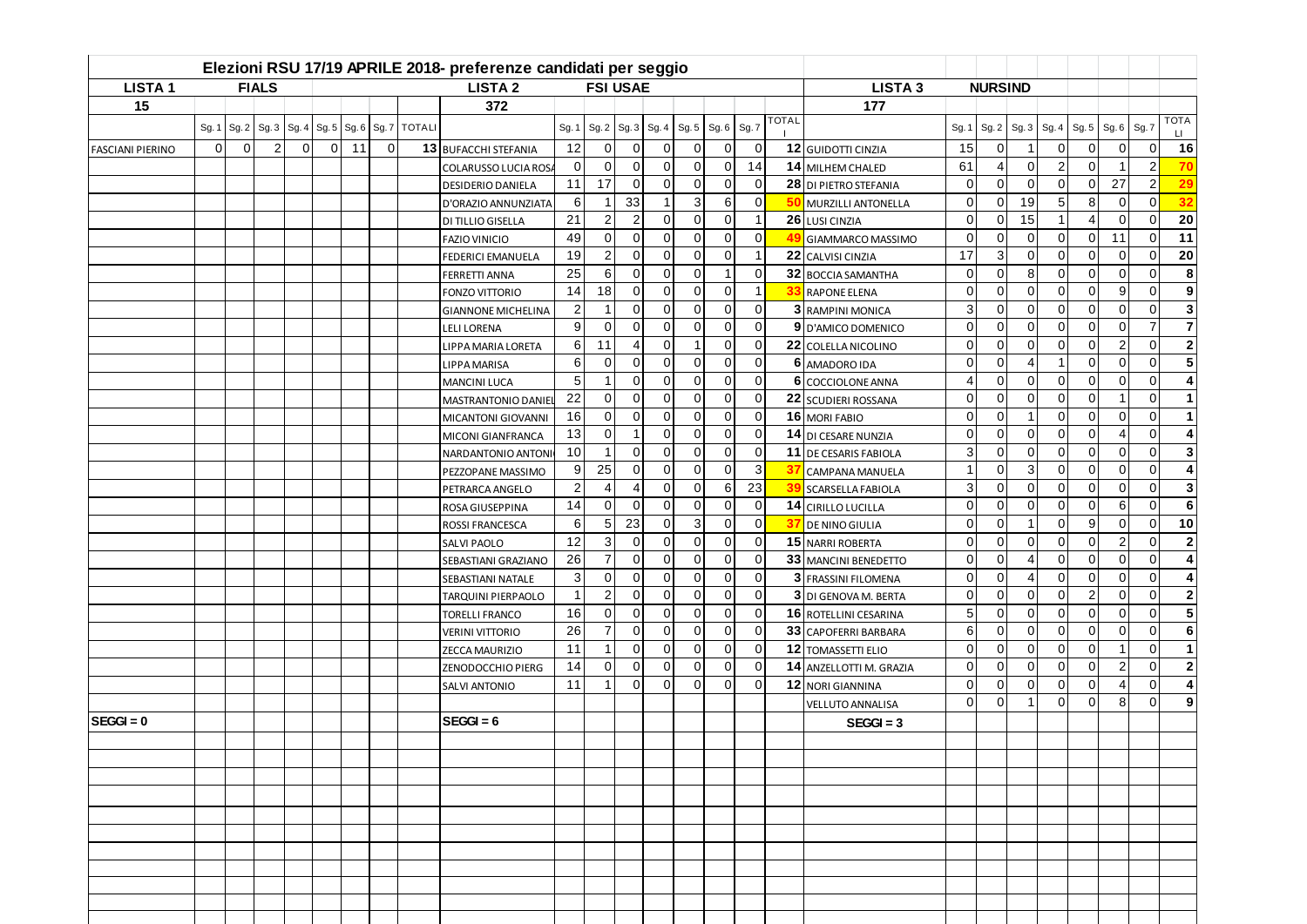| <b>LISTA 4</b><br><b>NURSING UP</b> |             |                |                         |              |          |                           |                |             |                                           | <b>LISTA 5</b>                   |                            |                                  | <b>CISL FP</b>                   |                               |                                  |                             |                         | LISTA <sub>6</sub><br><b>UGL</b> |                |                |                |             |                |             |             |                         |
|-------------------------------------|-------------|----------------|-------------------------|--------------|----------|---------------------------|----------------|-------------|-------------------------------------------|----------------------------------|----------------------------|----------------------------------|----------------------------------|-------------------------------|----------------------------------|-----------------------------|-------------------------|----------------------------------|----------------|----------------|----------------|-------------|----------------|-------------|-------------|-------------------------|
|                                     |             |                | 20                      |              |          |                           |                |             | 579                                       |                                  |                            |                                  |                                  |                               |                                  |                             |                         | 68                               |                |                |                |             |                |             |             |                         |
|                                     | Sg. 1       | Sg.2           | Sg.3                    | Sg.4         | Sg. 5    | $\mid$ Sg. 6 $\mid$ Sg. 7 |                | TOTA<br>LI. |                                           | Sg. 1                            | Sg. 2                      | Sg. 3                            | Sg.4                             | Sg.5                          | Sg. 6 Sg. 7                      |                             | <b>TOTA</b><br>$\sqcup$ |                                  | Sg. 1          | Sg.2           | Sg.3           | Sg. 4       | $Sg.5$ Sg. 6   |             | Sg. 7       | <b>TOTALI</b>           |
| <b>ANTENUCCI ANTONINO</b>           | $\mathbf 0$ | $\overline{0}$ | $\overline{\mathbf{1}}$ | $\Omega$     | $\Omega$ | $\Omega$                  | 13             |             | 14 AIO MASSIMO                            | 58                               | 3                          | $\overline{0}$                   | $\overline{0}$                   | $\overline{0}$                | $\overline{0}$                   | $\mathbf 0$                 | 61                      | <b>TEMPESTA SIMONE</b>           | 58             | $\vert$        | $\overline{2}$ | 0           | $\mathbf 0$    | 0           | $\mathbf 0$ | 64                      |
| DI VITO PAOLA                       | $\mathbf 0$ | 0              | $\overline{0}$          | $\mathbf{0}$ | $\Omega$ | $\Omega$                  | $\overline{2}$ |             | 2 BEATO BIAGIO                            | $\mathbf 0$                      | $\mathbf 0$                | $\overline{0}$                   | $\overline{0}$                   | $\mathbf 0$                   | -1                               | 39                          |                         | 40 ANGELINI MONIA                | 8 <sup>1</sup> | $\overline{0}$ | $\mathbf 0$    | 0           | 0              | 0           | $\mathbf 0$ | 8                       |
| <b>GHELFI SIMONA</b>                | $\Omega$    | $\overline{0}$ | -1                      | $\Omega$     | $\Omega$ | $\Omega$                  | 9              |             | 10 BELLINI GIAMPIERO                      | $\overline{1}$                   | $\mathbf 0$                | $\overline{0}$                   | $\overline{0}$                   | $\overline{0}$                | $\overline{0}$                   | 34                          |                         | 35 BASCARIN LOREDANA             | $\overline{4}$ | $\overline{4}$ | $\overline{0}$ | $\mathbf 0$ | $\mathbf 0$    | $\mathbf 0$ | $\mathbf 0$ | 8                       |
| DI SALVO ITALINA                    | $\mathbf 0$ | $\Omega$       | $\Omega$                | $\Omega$     | $\Omega$ | $\Omega$                  | -1             | 1           | <b>CAPOCCITTI GIUSEPPE</b>                | $\overline{1}$                   | $\mathbf{1}$               | 41                               | 8                                | $5\overline{)}$               | $\overline{0}$                   | $\mathbf 0$                 | 56                      | CENTI PIZZUTILLI MAURO           | $\overline{1}$ | $\overline{0}$ | $\overline{0}$ | 0           | $\overline{0}$ | $\mathbf 0$ | $\mathbf 0$ | $\mathbf{1}$            |
|                                     |             |                |                         |              |          |                           |                |             | CERONE ALESSANDRA                         | $\overline{2}$                   | $\mathbf 0$                | 15                               | $\overline{2}$                   | $\overline{1}$                | $\overline{0}$                   | $\mathbf 0$                 |                         | 20 MASTROPIETRO ROBERT           | 16             | $\mathbf{1}$   | $\mathbf{1}$   | 0           | $\mathbf 0$    | $\mathbf 0$ | $\mathbf 0$ | 18                      |
|                                     |             |                |                         |              |          |                           |                |             | <b>CHIAPPARELLI ANGEL</b>                 | 5 <sub>l</sub>                   | 8                          | $\overline{0}$                   | $\overline{0}$                   | $\overline{0}$                | $\overline{0}$                   | $\mathbf 0$                 |                         | 13 MARINANGELI MATHILDE          | 3 <sub>o</sub> | $\overline{0}$ | $\overline{0}$ | $\mathbf 0$ | $\mathbf 0$    | $\mathbf 0$ | $\mathbf 0$ | $\overline{\mathbf{3}}$ |
|                                     |             |                |                         |              |          |                           |                |             | <b>CIANO PATRIZIA</b>                     | $5\phantom{.0}$                  | -1                         | $\overline{0}$                   | $\overline{0}$                   | $\mathbf 0$                   | $\overline{0}$                   | $\mathbf 0$                 |                         | <b>6 MAUTONE FEDERICA</b>        | 19             | $\overline{0}$ | -1             | 0           | $\mathbf 0$    | 0           | 0           | 20                      |
|                                     |             |                |                         |              |          |                           |                |             | <b>COLA LIVIA</b>                         | 8                                | 13                         | $\overline{0}$                   | $\overline{0}$                   | $\mathbf 0$                   | $\overline{0}$                   | $\mathbf 0$                 |                         | 21 SCOPANO BERARDINO             | 4              | $\overline{0}$ | $\overline{0}$ | $\mathbf 0$ | $\mathbf 0$    | 0           | $\mathbf 0$ | $\overline{4}$          |
|                                     |             |                |                         |              |          |                           |                |             | <b>COLAIUDA FABIANA</b>                   | $\overline{2}$                   | $\overline{0}$             | $\overline{0}$                   | $\overline{0}$                   | $\overline{0}$                | $\overline{0}$                   | $\mathbf 0$                 |                         | 2 ZUCCHEGNA PATRIZIA             | $\overline{1}$ | $\overline{0}$ | $\Omega$       | $\mathbf 0$ | $\overline{0}$ | 0           | $\mathbf 0$ | $\mathbf{1}$            |
|                                     |             |                |                         |              |          |                           |                |             | DE NUNTIIS EMILIA                         | 4                                | $\mathbf 0$                | $\overline{0}$                   | $\overline{0}$                   | $\mathbf 0$                   | $\overline{0}$                   | $\mathbf 0$                 |                         |                                  |                |                |                |             |                |             |             |                         |
|                                     |             |                |                         |              |          |                           |                |             | DE SANTIS MJRIAM                          | 24                               | $\mathbf 0$                | $\mathbf 0$                      | $\mathbf{1}$                     | $\mathbf 0$                   | $\overline{0}$                   | $\mathbf 0$                 | 25                      |                                  |                |                |                |             |                |             |             |                         |
|                                     |             |                |                         |              |          |                           |                |             | DEL ROSSO MARIA AN                        | $\overline{0}$                   | $\mathbf 0$                | $\overline{2}$                   | $\overline{0}$                   | $\mathbf{3}$                  | $\overline{0}$                   | $\mathbf 0$                 | 5                       |                                  |                |                |                |             |                |             |             |                         |
|                                     |             |                |                         |              |          |                           |                |             | DEL VECCHIO SONIA                         | 23                               | $\overline{2}$             | $\overline{0}$                   | $\overline{0}$                   | $\overline{0}$                | $\overline{0}$                   | $\mathbf 0$                 | 25                      |                                  |                |                |                |             |                |             |             |                         |
|                                     |             |                |                         |              |          |                           |                |             | DI GIROLAMO CESARE                        | $\overline{0}$                   | $\mathbf 0$                | $6 \overline{6}$                 | $\overline{0}$                   | $\overline{0}$                | $\overline{0}$                   | $\mathbf 0$                 | 6                       |                                  |                |                |                |             |                |             |             |                         |
|                                     |             |                |                         |              |          |                           |                |             | FIORENZA LILIANA                          | 11                               | $\mathbf 0$                | $\overline{0}$                   | $\overline{0}$                   | $\overline{0}$                | $\overline{0}$                   | $\overline{1}$              | 12                      |                                  |                |                |                |             |                |             |             |                         |
|                                     |             |                |                         |              |          |                           |                |             | <b>GIAMMARCO GIUSEPI</b>                  | $\overline{0}$                   | $\mathbf 0$                | $\overline{0}$                   | $\overline{0}$                   | $\overline{0}$                | 18                               | $\overline{1}$              | 19                      |                                  |                |                |                |             |                |             |             |                         |
|                                     |             |                |                         |              |          |                           |                |             | <b>INCORVATI MAURO</b>                    | 4                                | $\mathbf 0$                | $\overline{0}$                   | $\overline{0}$                   | $\overline{0}$                | 106                              | $\overline{2}$              | 112                     |                                  |                |                |                |             |                |             |             |                         |
|                                     |             |                |                         |              |          |                           |                |             | <b>LUSTRI LUISA</b>                       | $\Omega$                         | $\mathbf 0$                | $\overline{4}$                   | 5 <sub>5</sub>                   | $\overline{0}$                | $\overline{0}$                   | $\mathbf 0$                 | 9                       |                                  |                |                |                |             |                |             |             |                         |
|                                     |             |                |                         |              |          |                           |                |             | MILONE FABIO                              | 27                               | 4                          | $\overline{0}$                   | $\overline{0}$                   | $\overline{0}$                | $\overline{0}$                   | $\mathbf 0$                 | 31                      |                                  |                |                |                |             |                |             |             |                         |
|                                     |             |                |                         |              |          |                           |                |             | <b>ONORATO MARIA ASS</b>                  | $\overline{0}$                   | $\mathbf 0$                | $\overline{0}$                   | $\overline{0}$                   | $\mathbf 0$                   | $\overline{0}$                   | $\overline{1}$              | $\mathbf 1$             |                                  |                |                |                |             |                |             |             |                         |
|                                     |             |                |                         |              |          |                           |                |             | PACELLA SANTAVENER                        | $\mathbf 0$                      | 0                          | $\overline{0}$                   | $\overline{0}$                   | $\mathbf 0$                   | 5 <sup>5</sup>                   | $\mathbf 0$                 | 5                       |                                  |                |                |                |             |                |             |             |                         |
|                                     |             |                |                         |              |          |                           |                |             | PAPA ANNAMARIA                            | 0                                | 0                          | $\overline{0}$                   | $\overline{0}$                   | 0                             | $6 \mid$                         | $\mathbf 0$                 | 6                       |                                  |                |                |                |             |                |             |             |                         |
|                                     |             |                |                         |              |          |                           |                |             | PELLICCIONE ANTONE                        | 20                               | $\mathbf 0$                | $\overline{0}$                   | $\overline{0}$                   | $\overline{0}$                | $\overline{0}$                   | $\mathbf 0$                 | 20                      |                                  |                |                |                |             |                |             |             |                         |
|                                     |             |                |                         |              |          |                           |                |             | PERA MARIO GIUSEPP                        | $\overline{0}$                   | $\mathbf 0$                | $\overline{0}$                   | $\overline{0}$                   | $\overline{0}$                | 9                                | $\mathbf 0$                 | 9                       |                                  |                |                |                |             |                |             |             |                         |
|                                     |             |                |                         |              |          |                           |                |             | PETRANGELO GINO                           | 17                               | 25                         | $\mathbf{1}$                     | $\overline{0}$                   | $\overline{0}$                | 5 <sup>5</sup>                   | $\overline{1}$              | 49                      |                                  |                |                |                |             |                |             |             |                         |
|                                     |             |                |                         |              |          |                           |                |             | POLIDORO ROSITA                           | $\overline{\phantom{a}}$         | 3                          | $\overline{0}$                   | $\overline{0}$                   | $\overline{0}$                | 49                               | $\mathbf 0$                 | 53                      |                                  |                |                |                |             |                |             |             |                         |
|                                     |             |                |                         |              |          |                           |                |             | RESTAINO NINO                             | -1                               | $\mathbf 0$                | 1                                | $\overline{0}$                   | $\overline{0}$                | 56                               | 0                           | 58                      |                                  |                |                |                |             |                |             |             |                         |
|                                     |             |                |                         |              |          |                           |                |             | RISDONNA ALESSIA                          | 14                               | $\mathbf 0$<br>$\mathbf 0$ | $\overline{0}$<br>$\overline{0}$ | $\overline{0}$<br>$\overline{0}$ | $\mathbf 0$<br>$\overline{0}$ | $\mathbf 0$                      | $\mathbf 0$<br>$\mathbf{0}$ | 14<br>5                 |                                  |                |                |                |             |                |             |             |                         |
|                                     |             |                |                         |              |          |                           |                |             | ROTELLINI ROBERTO                         | 5 <sub>l</sub><br>$\overline{4}$ | $\mathbf{1}$               | 28                               | $\overline{0}$                   | $\mathbf{1}$                  | $\overline{0}$<br>$\overline{0}$ | $\mathbf{0}$                | 34                      |                                  |                |                |                |             |                |             |             |                         |
|                                     |             |                |                         |              |          |                           |                |             | <b>SALUSTRI MARIA</b>                     | $\overline{0}$                   | 0                          | $\overline{0}$                   | $\overline{0}$                   | $\overline{0}$                | $\overline{0}$                   | 0                           | $\bf{0}$                |                                  |                |                |                |             |                |             |             |                         |
|                                     |             |                |                         |              |          |                           |                |             | SANTUCCI MARIA GIU<br>SEBASTIANI GIANLUCA | 45                               | $\mathbf{1}$               | $\overline{0}$                   | $\overline{0}$                   | $\overline{0}$                | $\overline{0}$                   | $\overline{0}$              | 46                      |                                  |                |                |                |             |                |             |             |                         |
| $SEGGI = 0$                         |             |                |                         |              |          |                           |                |             |                                           | 98                               |                            | $\overline{0}$                   |                                  | 0                             | $\overline{0}$                   | $\mathbf 0$                 | 100                     |                                  |                |                |                |             |                |             |             |                         |
|                                     |             |                |                         |              |          |                           |                |             | SOCCORSI ORAZIO                           | $\Omega$                         | $\overline{2}$<br>$\Omega$ | 1 <sup>1</sup>                   | $\overline{0}$<br>$\Omega$       | $\vert$ 1                     | $\Omega$                         | $\Omega$                    |                         |                                  |                |                |                |             |                |             |             |                         |
|                                     |             |                |                         |              |          |                           |                |             | <b>STRUSSIONI ANNALISA</b>                | 52                               | $\mathbf{1}$               | $\overline{0}$                   | $\overline{0}$                   | $\overline{0}$                | $\overline{0}$                   | $\mathbf 0$                 | $\boldsymbol{2}$<br>53  |                                  |                |                |                |             |                |             |             |                         |
|                                     |             |                |                         |              |          |                           |                |             | <b>TESTONE MAURIZIO</b>                   | $\overline{0}$                   | $\mathbf 0$                | $\mathbf{1}$                     | $\overline{0}$                   | $\overline{0}$                | $\overline{0}$                   | $\mathbf 0$                 | $\mathbf{1}$            |                                  |                |                |                |             |                |             |             |                         |
|                                     |             |                |                         |              |          |                           |                |             | TRAPASSO LUCA                             | $\overline{0}$                   | $\mathbf 0$                | $\overline{0}$                   | $\overline{0}$                   | $\overline{0}$                | 58                               | $\overline{1}$              | 59                      |                                  |                |                |                |             |                |             |             |                         |
|                                     |             |                |                         |              |          |                           |                |             | <b>VERROCCHI GIANNI</b>                   |                                  |                            |                                  |                                  |                               |                                  |                             |                         |                                  |                |                |                |             |                |             |             |                         |
|                                     |             |                |                         |              |          |                           |                |             | $SEG = 9$                                 |                                  |                            |                                  |                                  |                               |                                  |                             |                         | $SEGGI = 1$                      |                |                |                |             |                |             |             |                         |
|                                     |             |                |                         |              |          |                           |                |             |                                           |                                  |                            |                                  |                                  |                               |                                  |                             |                         |                                  |                |                |                |             |                |             |             |                         |
|                                     |             |                |                         |              |          |                           |                |             |                                           |                                  |                            |                                  |                                  |                               |                                  |                             |                         |                                  |                |                |                |             |                |             |             |                         |
|                                     |             |                |                         |              |          |                           |                |             |                                           |                                  |                            |                                  |                                  |                               |                                  |                             |                         |                                  |                |                |                |             |                |             |             |                         |
|                                     |             |                |                         |              |          |                           |                |             |                                           |                                  |                            |                                  |                                  |                               |                                  |                             |                         |                                  |                |                |                |             |                |             |             |                         |
|                                     |             |                |                         |              |          |                           |                |             |                                           |                                  |                            |                                  |                                  |                               |                                  |                             |                         |                                  |                |                |                |             |                |             |             |                         |
|                                     |             |                |                         |              |          |                           |                |             |                                           |                                  |                            |                                  |                                  |                               |                                  |                             |                         |                                  |                |                |                |             |                |             |             |                         |
|                                     |             |                |                         |              |          |                           |                |             |                                           |                                  |                            |                                  |                                  |                               |                                  |                             |                         |                                  |                |                |                |             |                |             |             |                         |